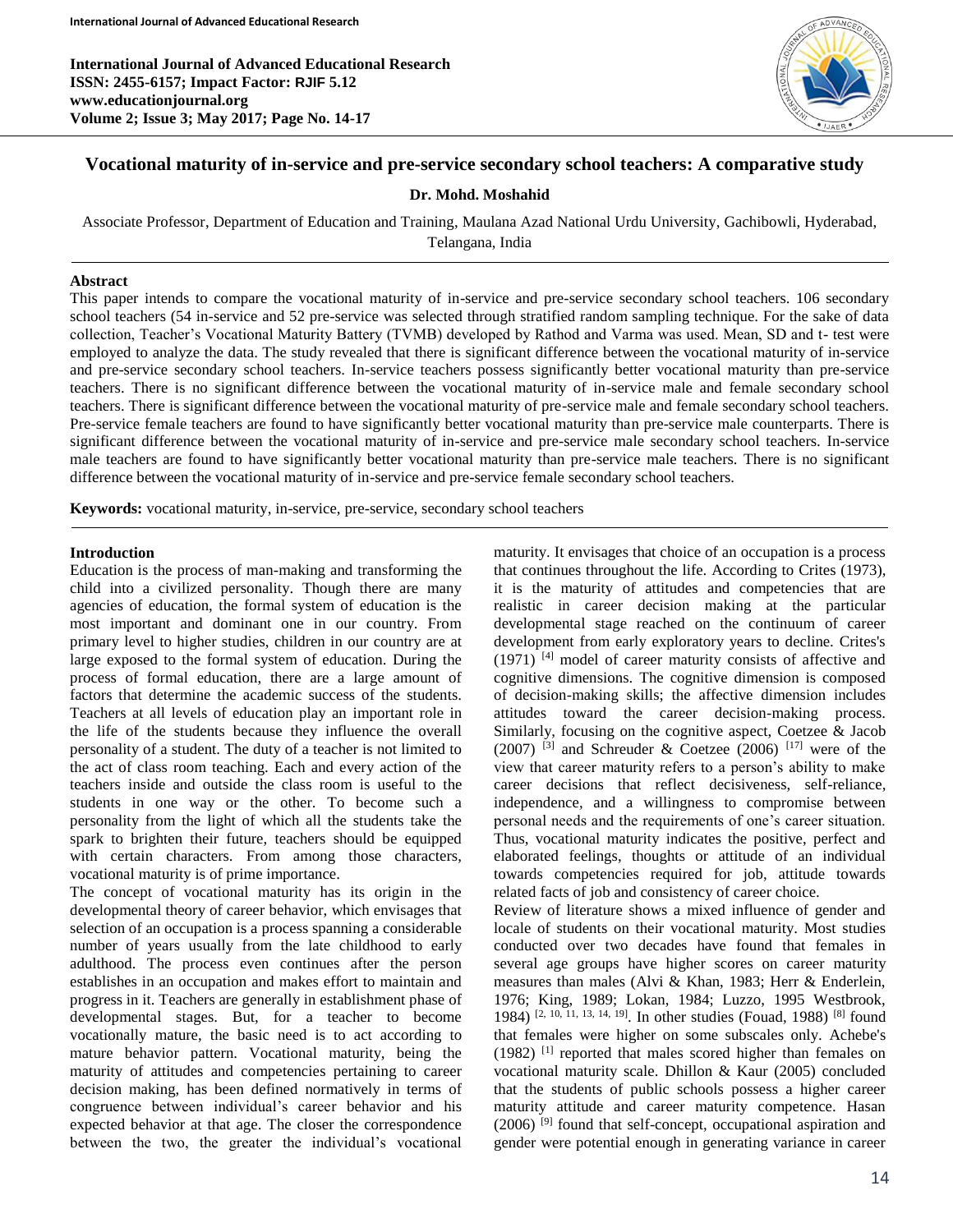maturity. Salami  $(2008)$  <sup>[16]</sup> showed that there was no significant difference between the males and females in their career maturity. Vineeta Sirohi  $(2013)$ <sup>[18]</sup> revealed that students in schools with vocational guidance and counseling provisions showed high career maturity as compared to those schools which are deprived of these provisions. Kounsar Jan  $(2014)$ <sup>[12]</sup> reported that rural, urban and semi-urban students have shown almost same attitude towards vocational maturity. Antonescu (2015)<sup>[7]</sup> found positive relationships between the two concepts: motivation and vocational maturity.

Therefore, vocational maturity of the teachers may vary from person to person according to the gender, type of schooling where he or she has gone, type of locality, and the type of training they have got. Vocational maturity of the teachers plays an important role in determining the performance of the students. Only the teachers who possess high degree of vocational maturity can show justice to their profession. Those who lack the vocational maturity may at certain points give little preference for the teaching and learning process. It is a matter of fact that utmost care and attention should be ensured while dealing with the adolescents who pursue education in the secondary schools. Teachers should be capable of understanding the thoughts, actions, feelings and emotions of their students; and responding accordingly. The researcher hopes that the findings of the present study will help the teachers to develop and maintain their vocational maturity. It is also expected that more activities will be designed for achieving career maturity during the training period.

#### **Objectives**

- 1) To know the vocational maturity of in-service and preservice secondary school teachers.
- 2) To study the vocational maturity of in-service male and female secondary school teachers.
- 3) To compare the vocational maturity of pre-service male and female secondary school teachers.
- 4) To know the vocational maturity of in-service male and pre-service male secondary school teachers.
- 5) To study the vocational maturity of in-service female and

pre-service female secondary school teachers.

#### **Hypotheses**

- 1) There will be no significant difference between the vocational maturity of in-service and pre-service secondary school teachers.
- 2) There will be no significant difference between the vocational maturity of in-service male and female secondary school teachers.
- 3) There will be no significant difference between the vocational maturity of pre-service male and female secondary school teachers.
- 4) There will be no significant difference between the vocational maturity of in-service male and pre-service male secondary school teachers.
- 5) There will be no significant difference between the vocational maturity of in-service female and pre-service female secondary school teachers.

## **Methodology**

In the present study, the survey type descriptive research method is adopted. A sample of 106 secondary school teachers (54 in-service and 52 pre-service) was selected through stratified random sampling technique from Hyderabad City of Telangana State, India. For the sake of data collection, Teacher's Vocational Maturity Battery (TVMB) developed by Rathod and Varma was used. There are four aspects of the test namely – test of knowledge about self, vocational information test, vocational planning test, and problem solving ability test and consist of 88 items. After collection of the data, the scoring was done according to the scoring procedure given in manual of the scale. The mean, SD and t- test was employed to analyze the data.

## **Results and Discussion**

1. To verify the first hypothesis, the mean score of the vocational maturity of in-service and pre-service secondary school teachers, the two groups are subjected to t-test and the results are presented in the table-1.

**Table 1:** Significant difference between the vocational maturity of in-service and pre-service secondary school teachers

| <b>Group Compared</b> | $\mathbf N$     | Mean   | <b>SD</b> | Df  | Calculated t-value at 0.05 level   Tabulated t-value at 0.05 level   Level of significance |      |             |
|-----------------------|-----------------|--------|-----------|-----|--------------------------------------------------------------------------------------------|------|-------------|
| In-service teachers   | -54 L           | 136.72 | 10.31     | 104 | 2.05                                                                                       |      | Significant |
| Pre-service teachers  | 52 <sub>1</sub> | 132.65 | 10.08     |     |                                                                                            | 1.98 |             |

As seen from the table-1, the mean score of the vocational maturity of in-service secondary school teachers is 136.72 with an SD of 10.31, while the mean score of pre-service teachers is found to be 132.65 with an SD of 10.08. The calculated t-value is 2.05 and the tabulated t-value is 1.98. Since, the calculated t-value is more than tabulated t-value which is found to be significant at 0.05 levels. Hence, the null hypothesis, 'There will be no significant difference between the vocational maturity of in-service and pre-service secondary school teachers, is rejected. Thus, it is concluded that there is significant difference between the vocational maturity of in-service and pre-service secondary school teachers. In-service teachers are found to have significantly better vocational maturity than pre-service teachers.

2. To verify the second hypothesis, the mean score of the vocational maturity among in-service male and female secondary school teachers, the two groups are subjected to t-test and the results are presented in the table-2

**Table 2:** Significant difference between the vocational maturity of in-service male and female secondary school teachers

| <b>Group Compared</b>      |      | Mean                | <b>SD</b> | df  | Calculated t-value at 0.05<br>level | Tabulated t-value at 0.05<br>level | Level of<br>significance |
|----------------------------|------|---------------------|-----------|-----|-------------------------------------|------------------------------------|--------------------------|
| In-service male teachers   | 25.  | 134.00 <sub>1</sub> | 10.19     | - م | . 84                                | 2.01                               | <b>Not</b>               |
| In-service temale teachers | 29 I | 139.07              | 9.99      |     |                                     |                                    | Significant              |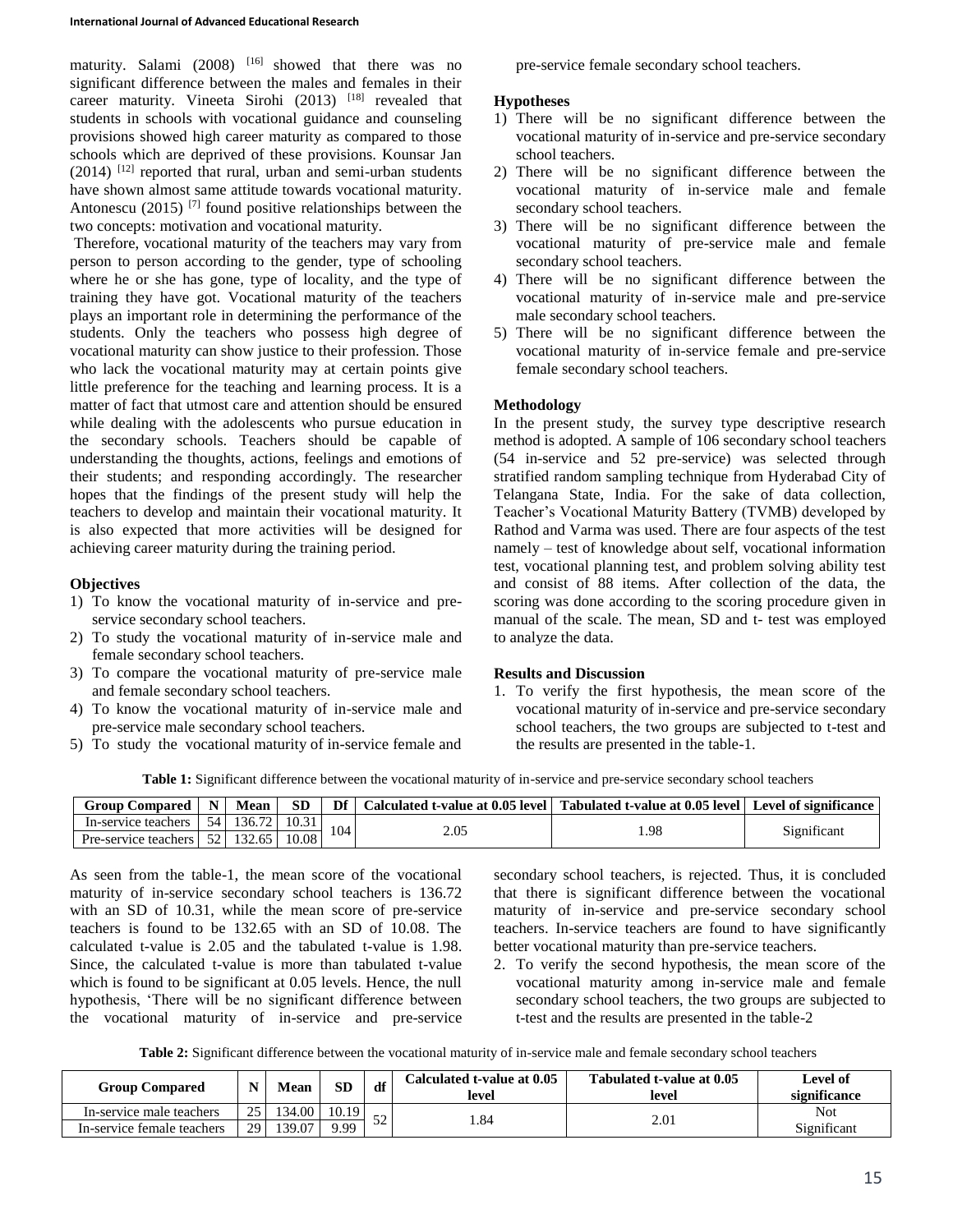From the table-2, it can be observed that the mean score of the vocational maturity among in-service male secondary school teachers is 134.00 with an SD of 10.19, while the mean of inservice female teachers is found to be 139.07 with an SD of 9.99. The calculated t-value is 1.84 and the tabulated t-value is 2.01. Since, the calculated t-value is less than tabulated t-value which is not significant at 0.05 levels. Hence, the null hypothesis, 'There will be no significant difference between the vocational maturity of in-service male and female

secondary school teachers', is accepted. Thus, it is concluded that there is no significant difference between the vocational maturity among in-service male and female secondary school teachers.

3. To verify the second hypothesis, the mean score of the vocational maturity among pre-service male and female secondary school teachers, the two groups are subjected to t-test and the results are presented in the table-3.

| <b>Group Compared</b>       |               | Mean   | SD   | df | Calculated t-value<br>at 0.05 level | <b>Tabulated t-value</b><br>at 0.05 level | Level of<br>significance |
|-----------------------------|---------------|--------|------|----|-------------------------------------|-------------------------------------------|--------------------------|
| Pre-service male teachers   | つち<br>ت       | 127.88 | 9.32 | 50 |                                     | 2.01                                      |                          |
| Pre-service female teachers | $\sim$<br>، ت | 137.07 | 8.78 |    | 3.66                                |                                           | Significant              |

**Table 3:** Significant difference between the vocational maturity of pre-service male and female secondary school teachers

As seen from the table-3, the mean score of the vocational maturity among pre-service male secondary school teachers is 127.88 with an SD of 9.32, while the mean score of preservice female teachers is found to be 137.07 with an SD of 8.78. The calculated t-value is 3.66 and the tabulated t-value is 2.01. Since, the calculated t-value is more than tabulated tvalue which is significant at 0.05 levels. Hence, the null hypothesis, 'There will be no significant difference between the vocational maturity of pre-service male and female secondary school teachers', is rejected. Thus, it is concluded

that there is a significant difference between the vocational maturity of pre-service male and female secondary school teachers. Pre-service female teachers are found to have significantly better vocational maturity than their male counterparts.

4. To verify the fourth hypothesis, the mean score of the vocational maturity among in-service male and pre-service male secondary school teachers, the two groups are subjected to t-test and the results are presented in the table-4.

**Table 4:** Significant difference between the vocational maturity of in-service and pre-service male secondary school teachers

| <b>Group Compared</b>    |          | Mean   | SD<br>df |            | Calculated t-value at 0.05<br>level | <b>Tabulated t-value</b><br>at 0.05 level | Level of significance |
|--------------------------|----------|--------|----------|------------|-------------------------------------|-------------------------------------------|-----------------------|
| In-service male teacher  | $\gamma$ | 34.00  | 10.19    | $\epsilon$ | າາ<br><u>، ، ، ، ، </u>             | 2.01                                      | Significant           |
| Pre-service male teacher | $\sim$   | 127.88 | 9.32     | ے ر        |                                     |                                           |                       |

It can be observed from the table-4 that the mean score of the vocational maturity among in-service male secondary school teachers is 134.00 with an SD of 10.19, while the mean score of pre-service male secondary school teachers is found to be 127.88 with an SD of 9.32. The calculated t-value is 2.21 and the tabulated t-value is 2.01. Since, the calculated t-value is more than tabulated t-value which is significant at 0.05 levels. Hence, the null hypothesis, 'There will be no significant difference between the vocational maturity of in-service male and pre-service male secondary school teachers', is rejected.

Thus, it is concluded that there is significant difference between the vocational maturity of in-service and pre-service male secondary school teachers. In-service male teachers are found to have significantly better vocational maturity than preservice male teachers.

5. To verify the fourth hypothesis, the mean score of the vocational maturity among in-service female and preservice female secondary school teachers, the two groups are subjected to t-test and the results are presented in the table-5.

**Table 5:** Significant difference between the vocational maturity of in-service and pre-service female secondary school teachers

| <b>Group Compared</b>       | N           | Mean   | <b>SD</b> | df | Calculated t-value at<br>$0.05$ level | Tabulated t-value at 0.05<br>level | Level of<br>significance |
|-----------------------------|-------------|--------|-----------|----|---------------------------------------|------------------------------------|--------------------------|
| In-service female teachers  | 29 I        | 139.07 | 9.99      | 54 | 0.79                                  | 2.01                               | <b>Not</b>               |
| Pre-service female teachers | $\sim$<br>- | 137.07 | 8.78      |    |                                       |                                    | Significant              |

As seen from the table-5, the mean score of the vocational maturity among in-service female teachers is 139.07 with an SD of 9.99, while the mean score of pre-service female teachers is found to be 137.07 with an SD of 8.78. The calculated t-value is 0.79 and the tabulated t-value is 2.01. Since, the calculated t-value is less than tabulated t-value which is not significant at 0.05 levels. Hence, the null hypothesis, 'There will be no significant difference between the vocational maturity of in-service female and pre-service female secondary school teachers', is accepted. Thus, it is concluded that there is no significant difference between the

vocational maturity of in-service and pre-service female secondary school teachers.

#### **Findings of the Study**

- There is significant difference between the vocational maturity of in-service and pre-service secondary school teachers. In-service teachers possess significantly better vocational maturity than pre-service teachers.
- There is no significant difference between the vocational maturity of in-service male and female secondary school teachers.